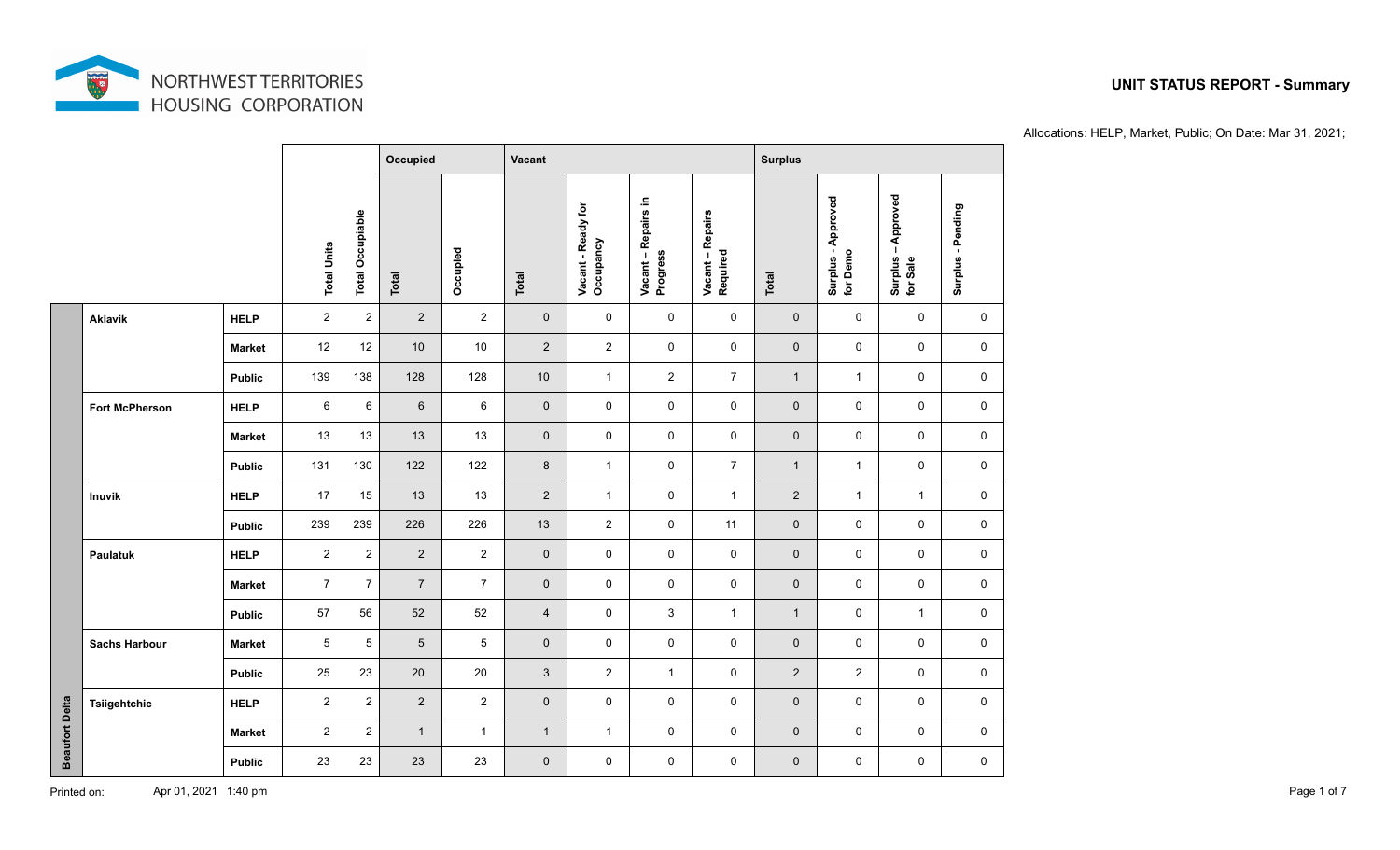

### **Occupied Vacant Vacant Surplus** Surplus – Approved<br>for Sale **for Demo Surplus – Approved Surplus - Approved Total**<br> **Occupied**<br> **Vacant - Ready for**<br> **Vacant – Repairs in Progress<br>
Progress<br>
Required<br>
Required** Surplus - Pending **Surplus - Pending Total Occupiable Total Occupiable Total Units Total Units Tuktoyaktuk HELP** 5 4 3 3 1 0 0 1 1 0 0 1 **Market** 9 9 9 9 0 0 0 0 0 0 0 0 **Public** | 167 166 | 162 | 162 | 4 | 1 | 0 | 3 | 1 | 1 | 0 | 0 **Ulukhaktok HELP** 3 3 3 3 0 0 0 0 0 0 0 0 **Beaufort Delta Beaufort Delta Market** | 12 12 | 9 | 9 | 3 | 3 | 0 | 0 | 0 | 0 | 0 | 0 | **Public** | 94 92 | 88 | 88 | 4 | 2 | 0 | 2 | 2 | 0 | 2 | 0 **Total** 972 961 906 906 55 16 6 33 11 6 4 1 **Fort Liard HELP** 9 9 8 8 1 1 0 0 0 0 0 0 **Market** | 10 10 | 8 | 8 | 2 | 0 | 0 | 2 | 0 | 0 | 0 | 0 | 0 **Public** | 35 34 | 30 | 30 | 4 | 4 | 0 | 0 | 1 | 0 | 1 | 0 **Fort Simpson | HELP** | 16 16 | 15 | 1 0 1 0 0 0 0 0 **Market** 11 11 10 10 1 1 0 0 0 0 0 0 **Public** | 89 89 | 88 | 88 | 1 | 1 | 0 | 0 | 0 | 0 | 0 | 0 | 0 **Jean Marie River HELP** 1 1 1 1 0 0 0 0 0 0 0 0 **Nahendeh Market** 1 1 0 0 1 1 0 0 0 0 0 0 **Public** 3 3 3 3 0 0 0 0 0 0 0 0

Allocations: HELP, Market, Public; On Date: Mar 31, 2021;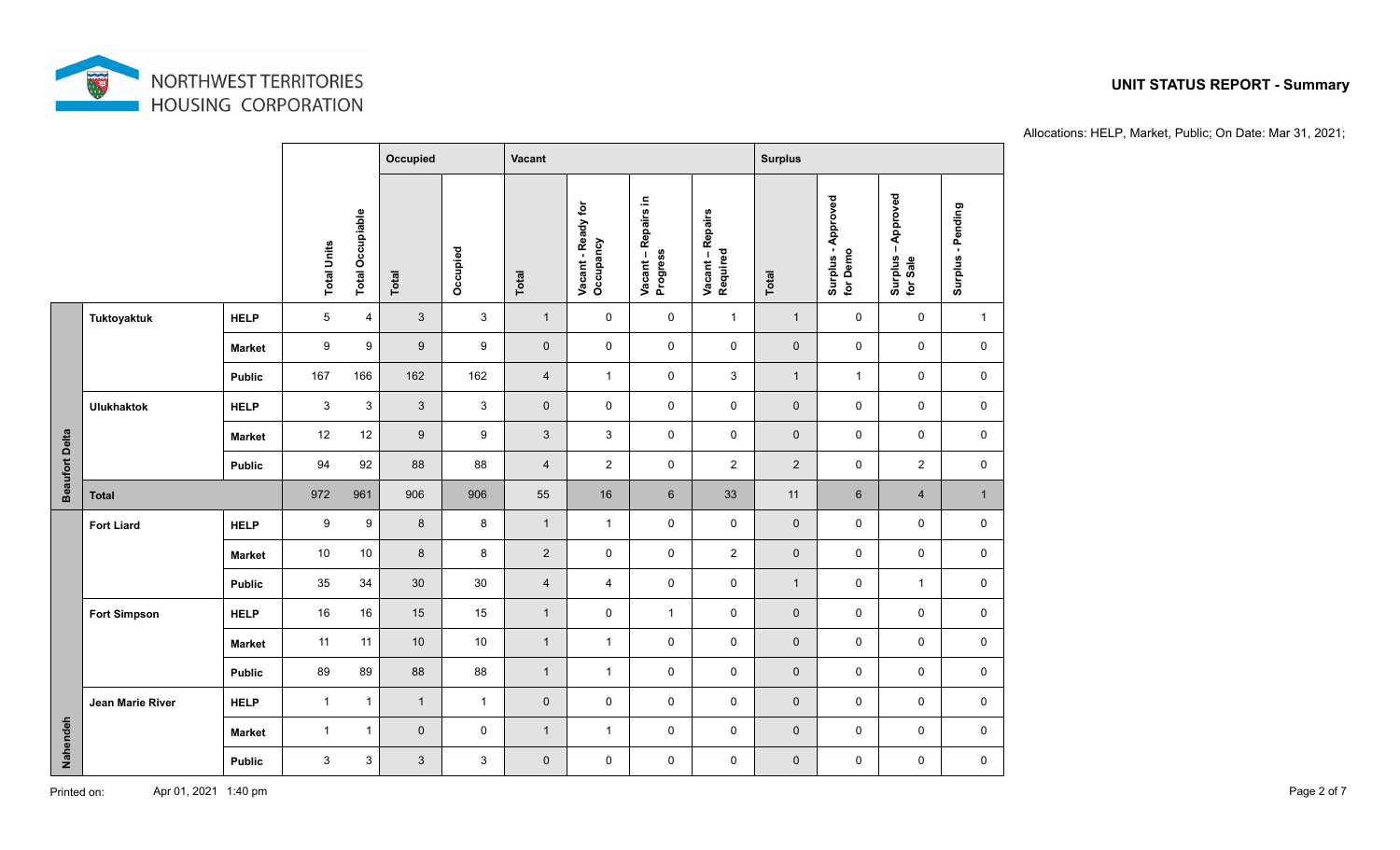

# **Occupied Vacant Vacant Surplus** Surplus – Approved<br>for Sale **for Demo Surplus – Approved Surplus - Approved Total**<br> **Occupied**<br> **Vacant - Ready for**<br> **Vacant – Repairs in Progress<br>
Progress<br>
Required<br>
Required** Surplus - Pending **Surplus - Pending Total Occupiable Total Occupiable Total Units Total Units Nahanni Butte HELP** 4 2 2 2 0 0 0 2 1 1 0 **Public** 1 1 1 1 0 0 0 0 0 0 0 0 **Sambaa K'e HELP** 2 2 2 2 0 0 0 0 0 0 0 0 **Market** 2 2 0 0 2 2 0 0 0 0 0 0 **Public** 2 2 2 2 0 0 0 0 0 0 0 0 **Wrigley HELP** 5 3 3 3 0 0 0 0 2 1 0 1 **Market** 3 3 3 3 0 0 0 0 0 0 0 0 **Nahendeh Public** | 10 10 | 8 | 8 | 2 | 0 | 0 | 2 | 0 | 0 | 0 | 0 | 0 **Total** 204 199 184 184 15 10 1 4 5 2 2 1 **Behchoko (Edzo) HELP** 4 4 4 4 0 0 0 0 0 0 0 0 **Market** 12 11 11 11 0 0 0 0 1 0 0 1 **Behchoko (Rae) HELP** 17 17 16 16 1 1 0 0 0 0 0 **Market** | 8 8 | 6 | 6 | 2 | 2 | 0 | 0 | 0 | 0 | 0 | 0 | **Public** | 178 170 | 152 | 152 | 18 | 3 | 1 | 14 | 8 | 2 | 6 | 0 **North Slave Dettah HELP** 1 1 1 1 0 0 0 0 0 0 0 0 **Market** 3 3 3 3 0 0 0 0 0 0 0 0

Allocations: HELP, Market, Public; On Date: Mar 31, 2021;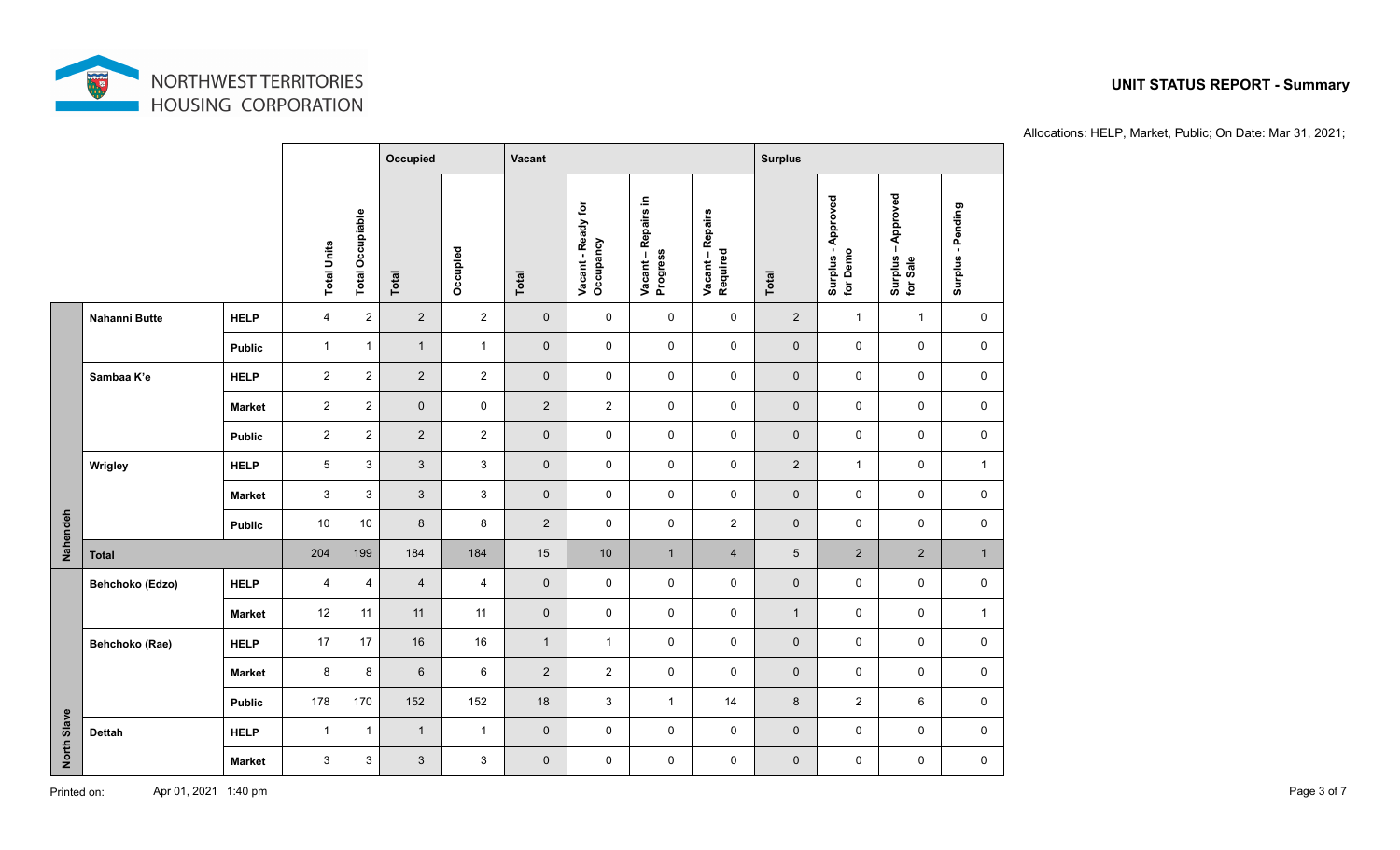

# **Occupied Vacant Vacant Surplus** Surplus – Approved<br>for Sale **for Demo Surplus – Approved Surplus - Approved Total**<br> **Occupied**<br> **Vacant - Ready for**<br> **Vacant – Repairs in Progress<br>
Progress<br>
Required<br>
Required** Surplus - Pending **Surplus - Pending Total Occupiable Total Occupiable Total Units Total Units Dettah Public** 39 39 39 39 0 0 0 0 0 0 0 0 **Gameti HELP** 4 4 2 2 2 0 0 2 0 0 0 0 **Market** 7 7 7 7 0 0 0 0 0 0 0 0 **Public** 17 17 17 17 0 0 0 0 0 0 0 0 **Lutselk'e HELP** 4 4 4 4 0 0 0 0 0 0 0 0 **Market** 16 16 15 15 1 1 0 0 0 0 0 0 **Public** | 43 43 | 42 | 42 | 1 | 1 | 0 | 0 | 0 | 0 | 0 | 0 | 0 **N'dilo HELP** 1 1 1 1 0 0 0 0 0 0 0 0 **Market** 1 1 1 1 0 0 0 0 0 0 0 0 **Public** | 32 32 | 30 | 30 | 2 | 2 | 0 | 0 | 0 | 0 | 0 | 0 | 0 **Wekweeti HELP** 4 4 4 4 0 0 0 0 0 0 0 0 **Market** 2 2 2 2 0 0 0 0 0 0 0 0 **Public** 2 2 1 1 1 0 0 1 0 0 0 0 **Whati HELP** 7 7 7 7 0 0 0 0 0 0 0 0 **North Slave Market** | 8 8 | 7 | 7 | 1 | 0 | 0 | 1 | 0 | 0 | 0 | 0 | **Public** 33 33 33 33 0 0 0 0 0 0 0 0

Allocations: HELP, Market, Public; On Date: Mar 31, 2021;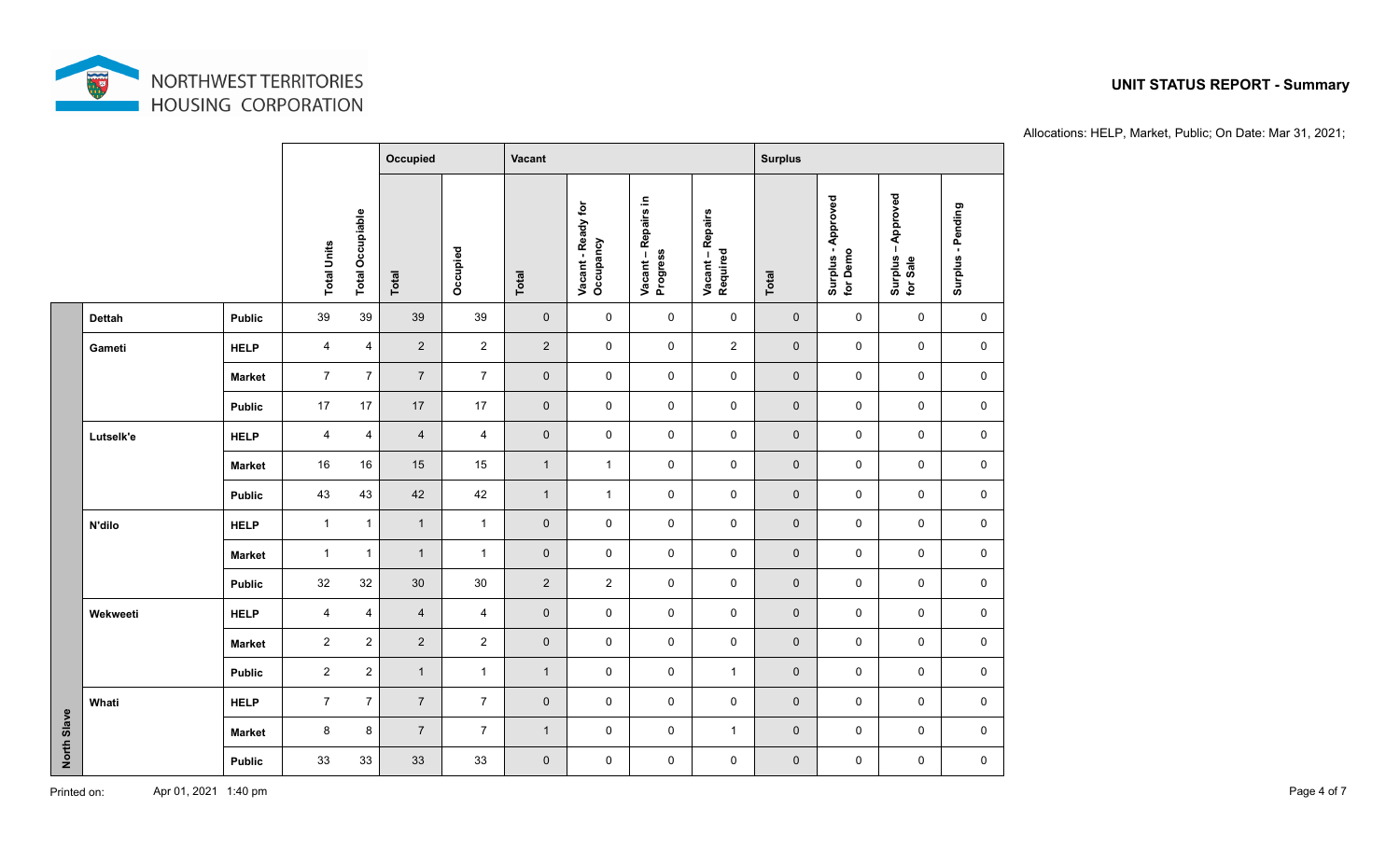

# **Occupied Vacant Vacant Surplus** Surplus – Approved<br>for Sale **for Demo Surplus – Approved Surplus - Approved Total**<br> **Occupied**<br> **Vacant - Ready for**<br> **Vacant – Repairs in Progress<br>
Progress<br>
Required<br>
Required** Surplus - Pending **Surplus - Pending Total Occupiable Total Occupiable Total Units Total Units North Sl Yellowknife Public** 346 346 318 318 28 4 13 11 0 0 0 0 **Total** 789 780 723 723 57 14 14 29 9 2 6 1 **Colville Lake HELP** 5 5 5 5 0 0 0 0 0 0 0 0 **Market** 2 2 2 2 0 0 0 0 0 0 0 0 **Public** 2 2 2 2 0 0 0 0 0 0 0 0 **Deline HELP** 10 10 9 9 1 0 1 0 0 0 0 0 **Market** 6 6 6 6 0 0 0 0 0 0 0 0 **Public** | 104 90 | 85 | 85 | 5 | 1 | 0 | 4 | 14 | 0 | 13 | 1 **Fort Good Hope HELP** 14 14 11 11 3 1 0 2 0 0 0 0 **Market** | 10 10 | 9 | 9 | 1 | 1 | 0 | 0 | 0 | 0 | 0 | 0 | 0 **Public** | 52 51 | 39 | 39 | 12 | 12 | 0 | 0 | 1 | 0 | 1 | 0 **Norman Wells HELP** 5 5 5 5 0 0 0 0 0 0 0 0 **Market** | 29 29 | 29 | 0 | 0 | 0 | 0 | 0 | 0 | 0 | 0 | 0 **Public** | 34 32 | 29 | 29 | 3 | 1 | 0 | 2 | 2 | 1 | 0 | 1 **Tulita HELP** 7 4 4 4 0 0 0 0 3 1 2 0 **Sahtu Market** 7 7 7 7 0 0 0 0 0 0 0 0

Allocations: HELP, Market, Public; On Date: Mar 31, 2021;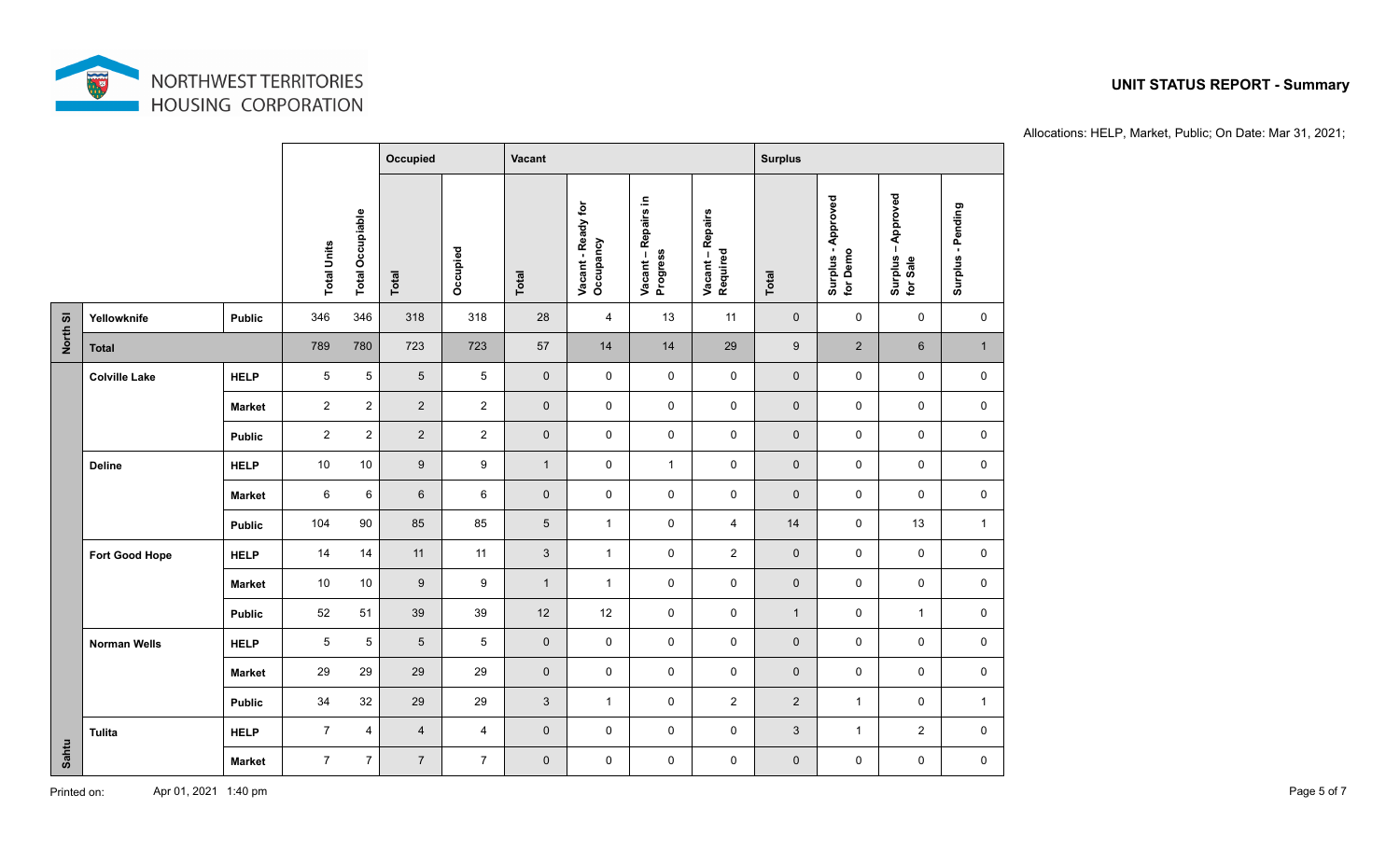

# **Occupied Vacant Vacant Surplus** Surplus – Approved<br>for Sale **for Demo Surplus – Approved Surplus - Approved Total**<br> **Occupied**<br> **Vacant - Ready for**<br> **Vacant – Repairs in Progress<br>
Progress<br>
Required<br>
Required** Surplus - Pending **Surplus - Pending Total Occupiable Total Occupiable Total Units Total Units Tulita Public** 74 74 61 61 13 1 8 4 0 0 0 0 **Sahtu Total** 361 341 303 303 38 17 9 12 20 2 16 2 **Enterprise HELP** 1 0 0 0 0 0 0 0 1 0 1 0 **Fort Providence HELP** 12 11 10 10 1 0 0 1 1 0 1 0 **Public** | 112 107 | 98 | 98 | 9 | 6 | 0 | 3 | 5 | 0 | 5 | 0 **Fort Resolution HELP** 2 2 1 1 1 0 0 1 0 0 0 0 **Market** | 16 15 | 14 | 1 | 0 | 0 | 1 | 1 | 1 | 0 | 0 **Public** | 75 75 | 72 | 72 | 3 | 0 | 0 | 3 | 0 | 0 | 0 | 0 | 0 **Fort Smith HELP** 11 11 11 11 0 0 0 0 0 0 0 0 **Market** | 3 2 | 2 | 2 | 0 | 0 | 0 | 0 | 1 | 1 | 0 | 0 **Public** | 142 142 | 132 | 132 | 10 | 0 | 2 | 8 | 0 | 0 | 0 | 0 **Hay River HELP** 19 18 17 17 1 1 0 0 1 0 1 0 **Market** | 9 9 | 3 | 3 | 6 | 3 | 0 | 3 | 0 | 0 | 0 | 0 **Public** | 158 156 | 151 | 151 | 5 | 4 | 1 | 0 | 2 | 1 | 1 | 0 **South Slave Kakisa HELP** 2 2 1 1 1 0 0 1 0 0 0 0 **Market** 2 2 2 2 0 0 0 0 0 0 0 0

Allocations: HELP, Market, Public; On Date: Mar 31, 2021;